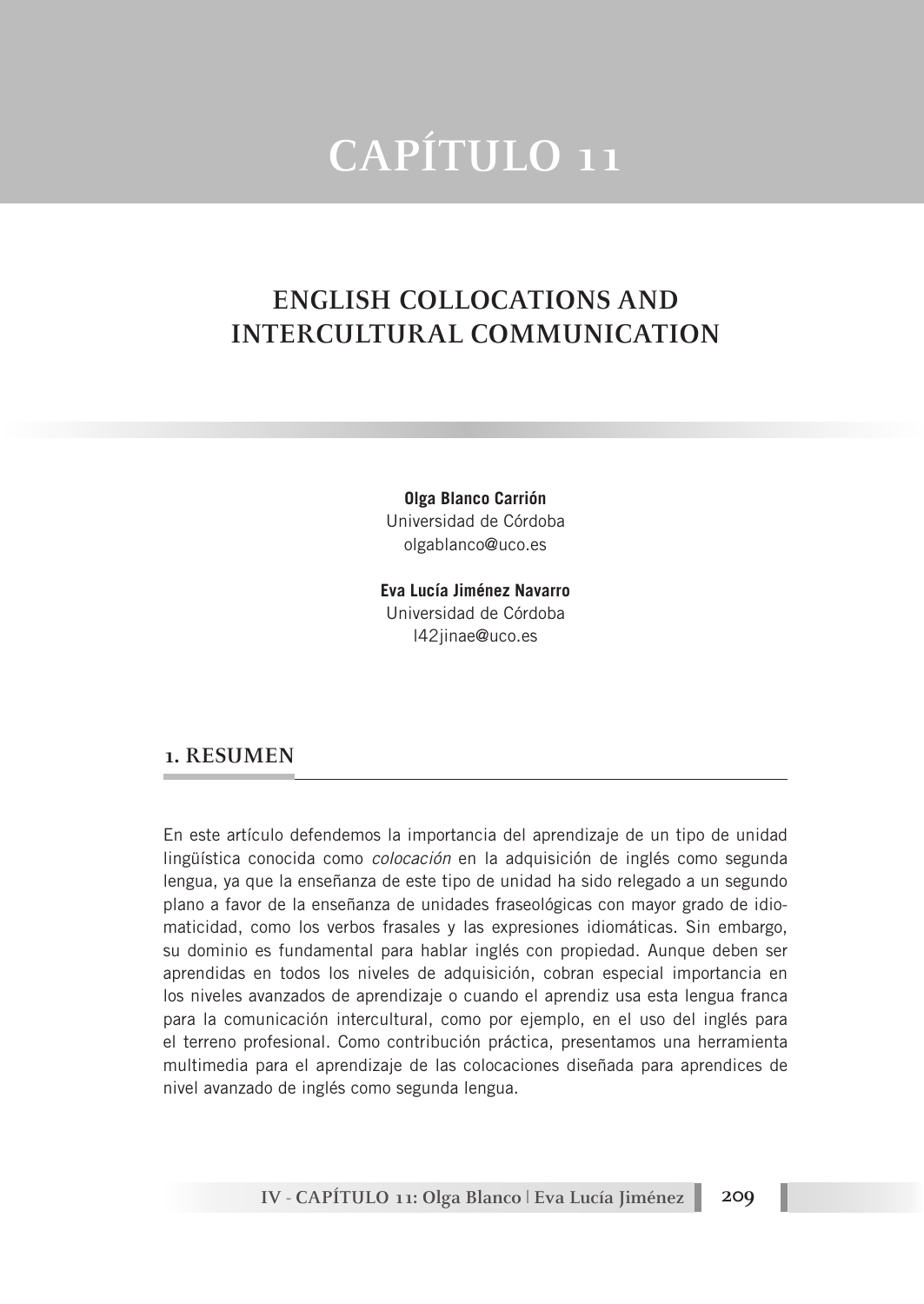PALABRAS CLAVE: colocación, aprendiz de segundas lenguas, herramienta multimedia de autoaprendizaje.

#### ABSTRACT

In this paper we emphasize the importance of learning a lexico-grammatical type of unit known as *collocation* when learning English as a second language, as the teaching of these units has been traditionally neglected in favour of more idiomatic units such as phrasal verbs and idioms. However, their mastery proves essential for natural sounding English. Although they should be learned at every language level of the learner they gain additional importance when the learner has advanced level of English or uses this lingua franca for intercultural communication, e.g. English for specific purposes. We present a multimedia self learning tool tailored to the needs of the advanced learner of English as a second language.

KEY WORDS: collocation, second language learner, multimedia self-learning tool

### **2. INTRODUCTION**

This paper deals with the importance of acquiring collocations when learning English as a foreign language. Collocations are defined as word-combinations which display a lesser degree of idiomaticity (e.g., *vast majority*) than other phraseological units such as idioms (e.g., *kick the bucket*) or phrasal verbs (e.g., *pass away*). For this reason, their treatment in English teaching methods and materials has been rather peripheral in favour of the later. However, their mastery proves essential for natural sounding English. Furthermore, research has shown that even in cases of congruence between the collocation in the learner's first language and the foreign one, collocations do pose a serious difficulty for the language learner. Raising the learners' collocational awareness would be the first step towards the solution of this issue, which should subsequently be implemented by requiring learners to identify these linguistic units whenever they are exposed to English both in natural settings, e.g. listening to native speakers talk, reading the press, watching a movie, or in their learning practice when dealing with tasks such as vocabulary learning exercises or extensive reading activities. As teachers of English as a second language we have designed a multimedia learning resource in order to implement the learning of these multiword units. This resource will be presented in the final section of the paper.

This paper also highlights the importance of having a good command of English for intercultural communication, especially in fields which require its use for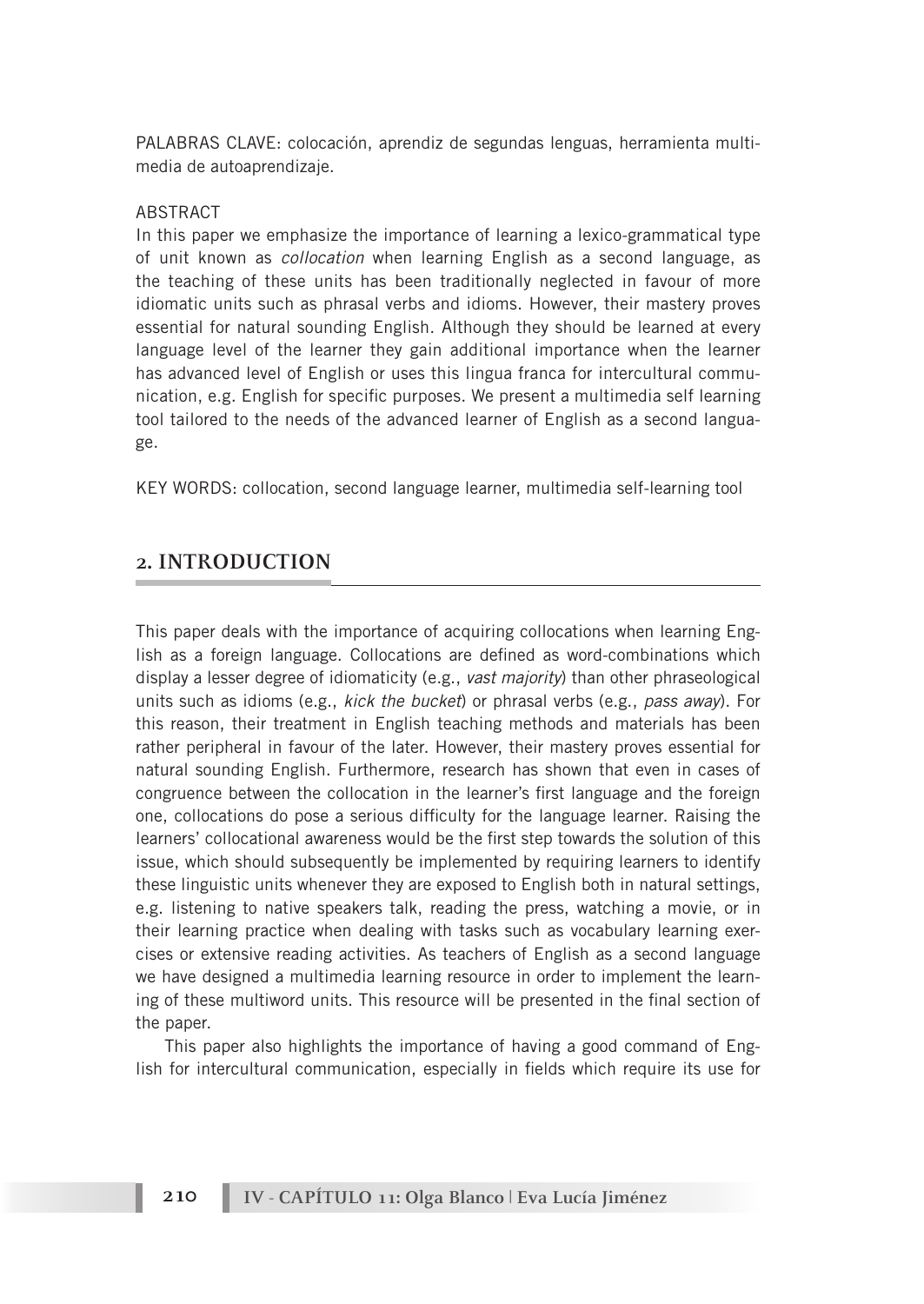specific purposes, e.g. business, academia, science, and so on. We argue that the mastery of collocations is especially significant in these fields as collocations pervade every communicative exchange. The next section will be devoted to introducing English as the lingua franca for specific purposes and showing its pivotal role for intercultural communication and professional success.

### **3. ENGLISH FOR INTERCULTURAL COMMUNICATION**

The term "English as a lingua franca" (ELF) has recently emerged to refer to communication in English between speakers with different first languages. Seidlhofer (2005) points out that EFL was gradually established as the main term to refer to what used to be referred as "English as an international language", "English as a global language", or "English as a world language". ELF interactions may include "interactions between members of two or more different linguacultures in English, for none of whom English is the mother tongue" (House 1999: 74, cited by Seidlhofer 2004: 211), or as Ur (2010) propounds, interactions between native speakers of one of the varieties of English and speakers of other languages. Although there are various definitions for this term, Smit (2005: 67) claims that the vast majority of researchers agree on the basic understanding that it "(…) refer[s] to the use of English amongst multilingual interlocutors whose common language is English and who [usually] communicate in a country or area in which English is not used in daily life".

However, the perception of English as a common language is far from new. Fifteen years ago, Firth already referred to English in the following terms: "a *contact language* between persons who share neither a common native tongue nor a common (national) culture, and for whom English is the chosen foreign language of communication" (1996: 240). Similarly, its importance as a widely spoken language around the world has long been acknowledged. In 1997, Crystal argued that there were 400 million native speakers and 1.4 billion speakers who used it as a second or third language, which made it the leading international or "global" language. He later claimed (Crystal, 2003:13) that the adoption of English as a lingua franca arose from "the need for a global language.", and that in fact, this use was far more frequent than its use amongst English native speakers. This claim has been fully endorsed by other authors such as Seidlhofer (2005) and Graddol (2006).

As for the causes for the need of a global language or lingua franca, Ruiz-Garrido et al. (2010) note the following: the spread of science and technology all over the world, the globalization of the economy, and the fact that the academic world is becoming more international. Due to the development of science and techonology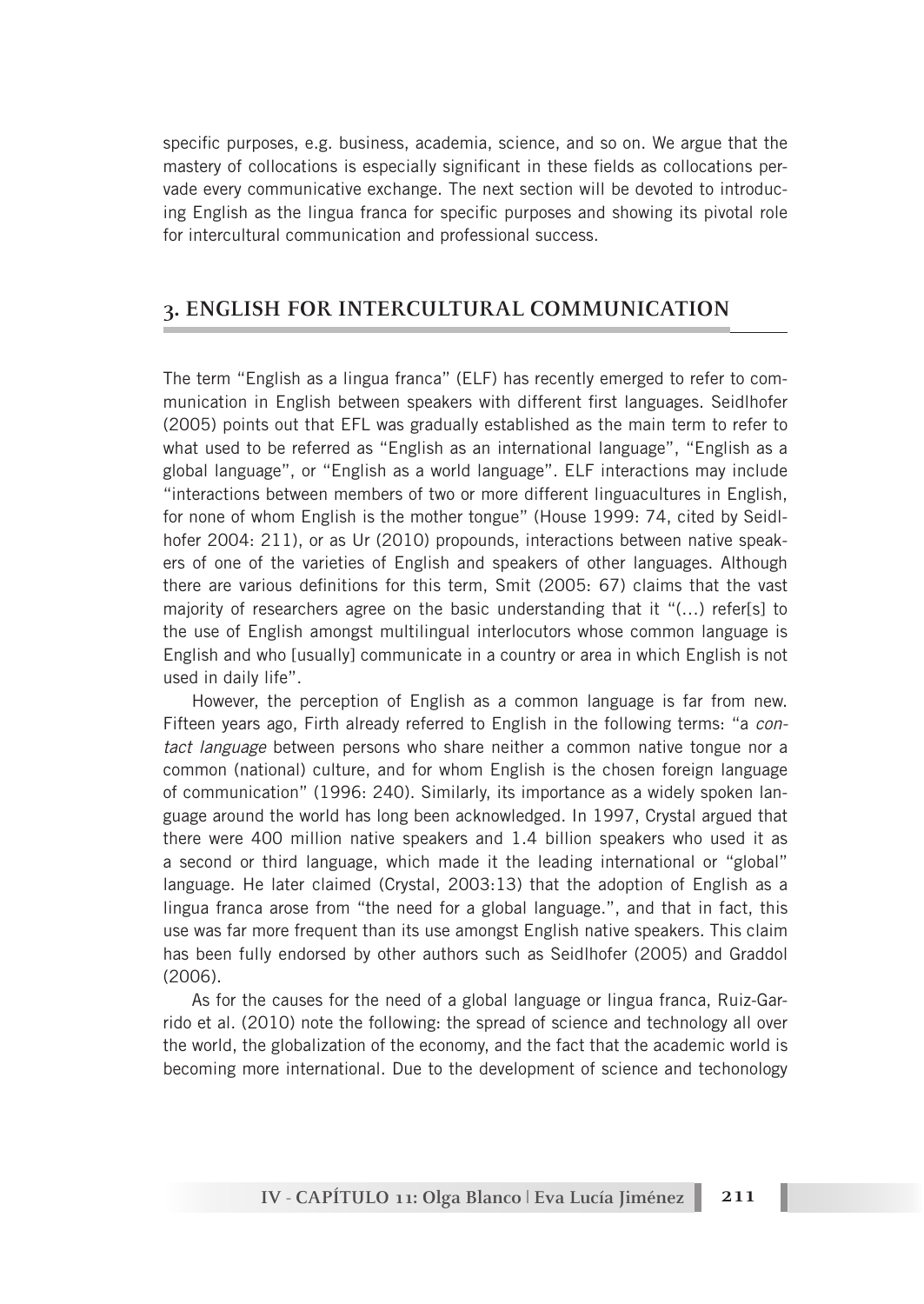in the United States, English has become a middleground language for intercultural exchanges, both in formal and informal contexts, e.g., travelling and tourism, business, employment, academic purposes, politics. However, as Bredella (2003: 39) argues, using a common language for communicative exchanges in these contexts requires the interlocutors to be able and willing to "reconstruct the context of the foreign, take the others' perspective and see things through their eyes" as well as to distance themselves from their own system of values and perception of the world. Only then, their ability to negotiate meaning both in terms of self expression and understanding their interlocutors shall be successful. In the following paragraphs, we shall highlight the importance of ELF in the aforementioned communicative contexts.

International communication is key for those involved in the business sector. In business, visiting other countries to meet existing or potential partners and customers is crucial, especially now that we are part of a global economy and big companies have significantly increased their international trade. For this reason, being able to communicate with people from other cultures is essential in order to go beyond the national market and entering a new niche markets. The need for a common language is obvious as the mastery of several languages is both hard to achieve and expensive. It is hard if one takes into account the 6.900 languages spoken around the world, according to *Ethnologue: Languages of the World*40, and expensive if one thinks of hiring a native speaker or training one's staff to be able to communicate in several languages other than their own. This way, budget reasons has severely limited the range of languages spoken by people working in this field, and the use of English which has no geographical boundaries, unlike other languages spoken by more than a billion people such as Chinese, becomes a business choice. In fact, English has been worldwidely used as a lingua franca for more than three decades to build relationships, negotiate, and complete deals.

In addition to this, towards the end of the  $20<sup>th</sup>$  century, the world's major companies discovered that production costs could be significantly cut by sending their jobs overseas. This is known as outsourcing (or offshoring). Alternatively, they could cut costs by bringing immigrants into the country on work visas. This way, the foreign employees would work for the company for a given period of time, and once their visa expired they would return home. While many people in English speaking countries complained about the impact of outsourcing, the lucrative opportunities it presented both for the immingrant-workers and for the companies made it an unavoidable issue. For this reason, in the less developed countries of Asia, Africa, and South America, the ability to communicate in English may determine who can raise their living standard. In this sense, English it not only a lingua franca but a language of hope.

<sup>40</sup> http://www.ethnologue.com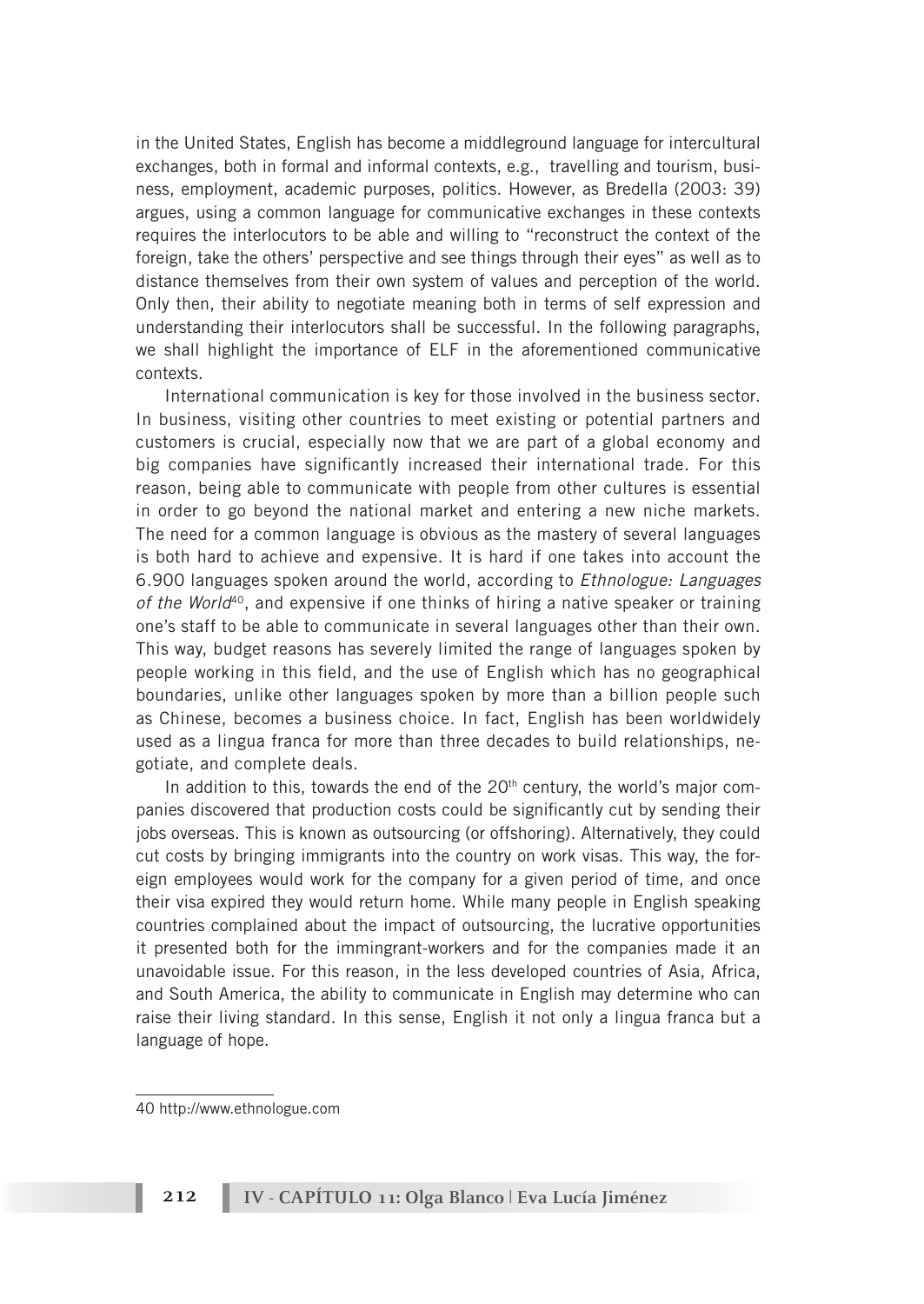Furthermore, in countries where English is not the native language, people who master the language will be presented with a number of career opportunities which they would not have access to if they did not. Also, the Internet, a powerful communication tool which bears a strong responsibility in the spread of English throughout the world, allows many institutions and companies to advertise their vacancies online, opening up new career opportunities for people competent in this lingua franca, e.g., they can move to a foreign country for a job that fits them better, or they can work as freelance for a foreign company without leaving the comfort of their desk. As Kankaanranta (2008) argues, the reasons for the increasing use of ELF in the business context are connected with globalization of both business operations and information technologies.

The relevance of English in academic settings began in the 1960s and it has not decreased ever since. According to Ypsilandis and Kantaridou (2007: 69), English for Academic Purposes (henceforth EAP) refers mainly "to the academic needs of students and of future professionals who would seek a career in the academic environment", and covers many types of communicative practices in different levels of the academy ranging from material design and elaborating classroom tasks to participating in classroom interactions, e.g., teacher-student communicative interchanges, tutorials, and seminar discussions (Hyland 2006). It also plays a key role as it guarantees uniformity of language to connect individual scholars to international large-scale activities (Pérez-Llantada, 2010: 25). That is, it gives students and lecturers the opportunity to (i) participate in international programmes, e.g., Erasmus, Leonardo Da Vinci, Fulbright; (ii) engage in international projects, e.g., language courses abroad and summer camps, meetings and conferences, and (iii) introduce their work to foreign media since the vast majority of academic activity is done through English (Crystal, 2003). In this sense, Swales (1990: 99) claims: "(...) there is no doubt that English has become the world's predominant language of (...) scholarship."

Also, Mendis (2010) claims that competitiveness among the most prestigious research universities imply their recruiting teaching and research staff with diverse critical thinking who are not necessarily from contexts where English is used as a first or dominant language. In this sense, Swales and Feak (2004: introduction) argue as follows: "the traditional distinction between native and non-native speakers of English is becoming less and less clear-cut. In the research world, in particular, there are today increasing numbers of 'expert users' of English who are not traditional native speakers of that language.

English has for decades been the dominant language of science (Ammon, 2001), and science has in fact been one of the main fields contributing to the spread of English as a global language (Ruiz-Garrido et al., 2010). This view is supported by the many prestigious international scientific publications that exist, and the fact that over 80% of scientific publication is done through English. Even those international publications published in another language still include English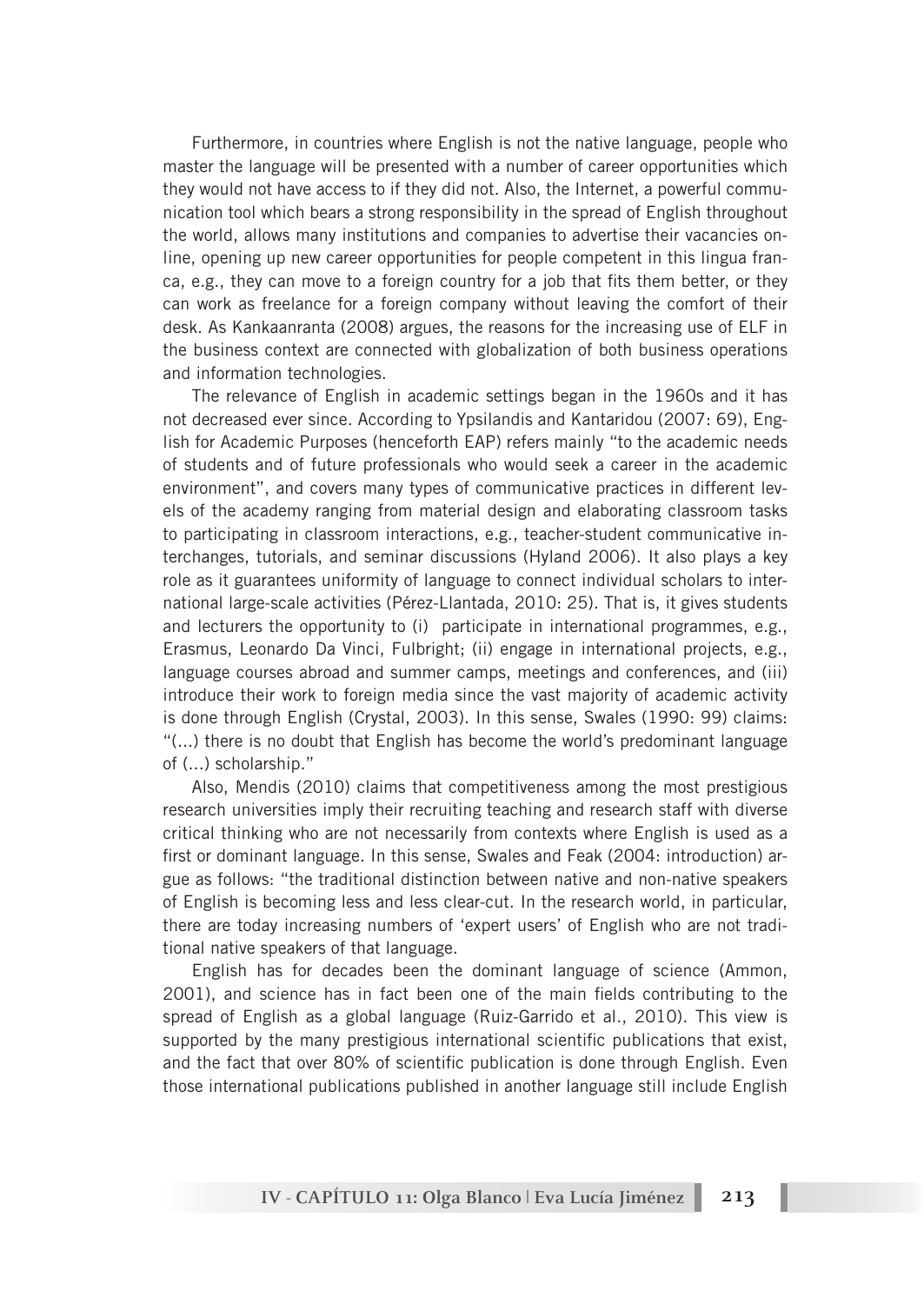language abstracts or publish content pages in English. There are many arguments that support the importance of publishing the results of academic research in English. Firstly, because it would reach an international audience preventing authors from remaining anonymous and achieving recognition of their work at an international level. Secondly, because it would provide the whole scientific community with fresh information as research results would be available faster than if they were reproduced in the author's native language, and then translated into other researchers' native languages. Last but not least, because it would allow a faster application of new discoveries in a worldwide scale, benefitting not only the research's country of origin but humanity as a whole. In this respect, ELF fulfils a crucial role in the context of scientific communication.

In addition to the previous communicative contexts, there are other contexts in which ELF plays a relevant role. Globalization, mobility and information technologies are bringing the world's countries closer together so the world of international relations, politics, communication media would highly benefit if the interlocutors were able to communicate in this language without the need for an interpreter. English is also the official language of many of the world's most important organisations, such as the United Nations, the European Union, the Commonwealth of Nations, and NATO.

For the aforementioned reasons, the mastery of English language is not only an advantage but a prerequisite in the current world. However, mastering a language does not only involve speaking it fluently, but also being able to produce written documents and texts, as English is used for all sorts of external communications such as memos, letters, written telephone messages, faxes, emails, reports. Also, in each of the aforementioned fields there are other types of documents which require a proficient command of this language. For example, in the business world, the production of orders, requisitions, quotations, invoices is a daily routine; also, academic writing, e.g. writing journal articles, conference papers, essays, is one of the most important types of tasks carried out by the university community to spread their research findings. Students are themselves involved in formal writing tasks such as grant proposals, essays, examination answers, dissertations and PhD theses.

Having said all this, the obvious question would be: what is the role of "collocations" in international communication? This is a question that we shall address in the following section.

### **4. THE LEARNING OF ENGLISH COLLOCATIONS**

Even though the mainstream tendency nowadays is to regard a language as a vehicle for communication, linguistic correctness becomes a must in the aforementioned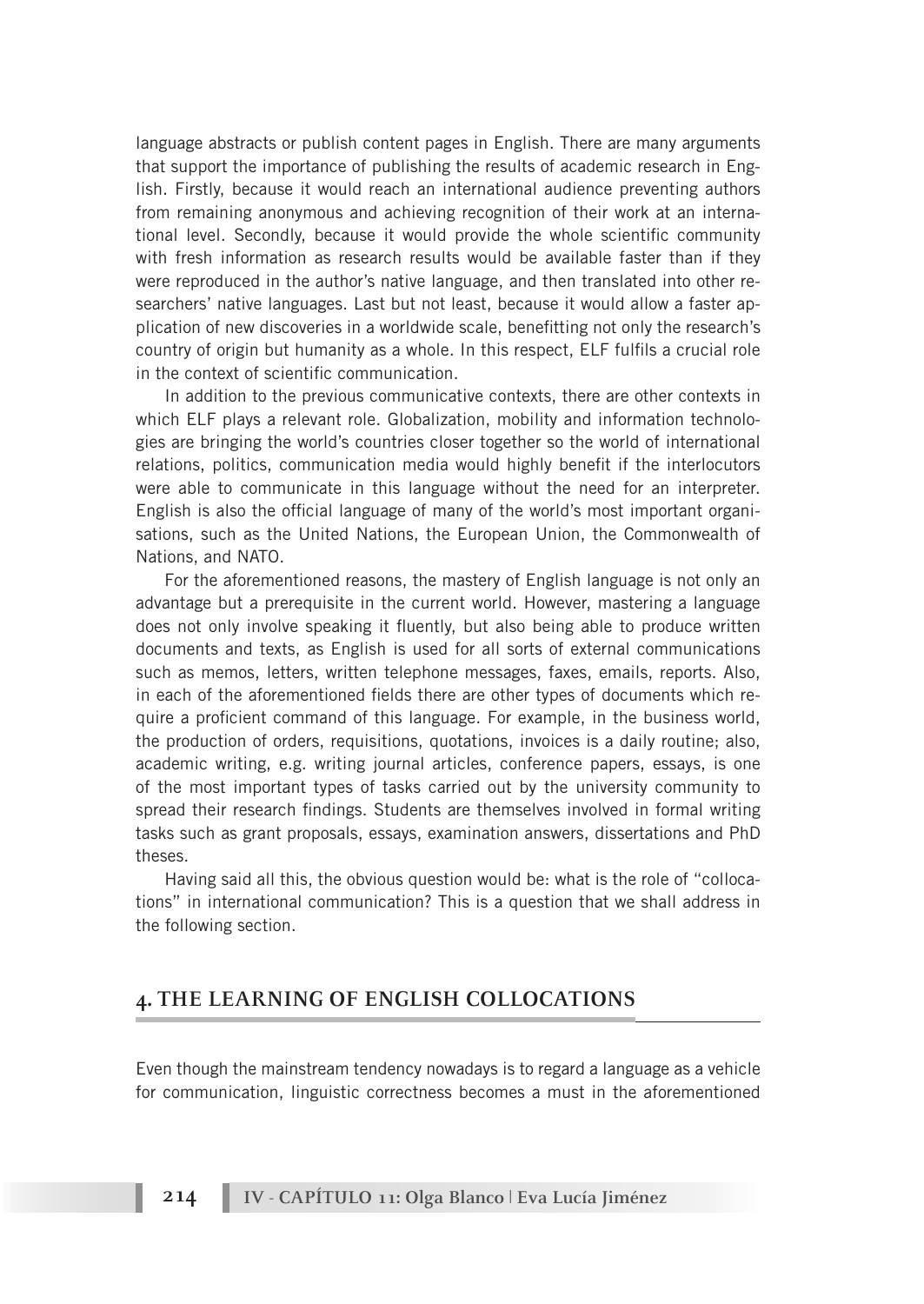intercultural communication contexts. Especially, when this communication is carried out through formal written documents since, as Hyland (2000) propounds, all these written documents and texts are subject to the closest scrutiny and evaluation because they have more permanency than their spoken counterparts. In fact, Kjellmer (1987: 140) claims as follows: "In all kinds of texts collocations are essential, indispensable elements (…) with which our utterances are very largely made". Although we pointed out the importance of the mastery of English in these fields as its use has repercussions either in terms of economic growth, international recognition and academic excellence, several authors<sup>41</sup> have made their claims with regards to general advantages of the mastery of collocations in foreign language use. We present a brief summary below:

- $\Box$  Collocation knowledge is the essence of language knowledge since the latter can be explained in terms of the "chunks" of language stored in long-term memory.
- $\blacksquare$  Collocations are key for accurate language production as the correct use of word sequences makes second language learners sound like native speakers.
- $\blacksquare$  Collocations are the key to fluent, elegant English; learning words on their own may enable learners to communicate, but unless they learn the words that go with them in a natural, typical way, their English will always be clumsy.
- $\blacksquare$  As many words are recurrently used in a limited set of collocations, learning these "chunks" of language involves learning the words that constitute them.
- $\blacksquare$  The use of these word combinations supports comprehension, hence reducing processing effort.
- $\blacksquare$  An increase of the students' knowledge of collocations will result in an improvement of their oral and listening comprehension and their reading speed.
- $\blacksquare$  Their mastery may also compensate other language issues, such as incorrect pronunciation, grammatical or spelling mistakes or communicative noise. For example, when using collocations the addresee of the message may understand the meaning of a text without the need to hear every word. For instance, if she misses the collocate (e.g., *make*) but hears the base (e.g., *claim*) in context (e.g., *If you make a claim, you need to give evidence*) she will be able to retrieve the collocate (e.g., *make*).
- $\blacksquare$  Learning collocations also helps L2L to increase their vocabulary range and use words with a more precise meaning that fit the context better. The use of collocations gives them alternative ways of saying the same thing, so L2L have innovative and different ways of expressing themselves in English. For instance, instead of saying *"It was very cold and very dark,"* it would sound more nativelike to say *"It was bitterly cold and pitch dark."*

<sup>41 (</sup>Palmer, 1933; Brown, 1974; Fillmore, 1979; Aitchison, 1987; Partington, 1996; Pawley and Syder, 1983; Ellis, 2001; Nation, 2001; McCarthy & O'Dell, 2005; Nesselhauf, 2005; Walter and Woodford, 2010).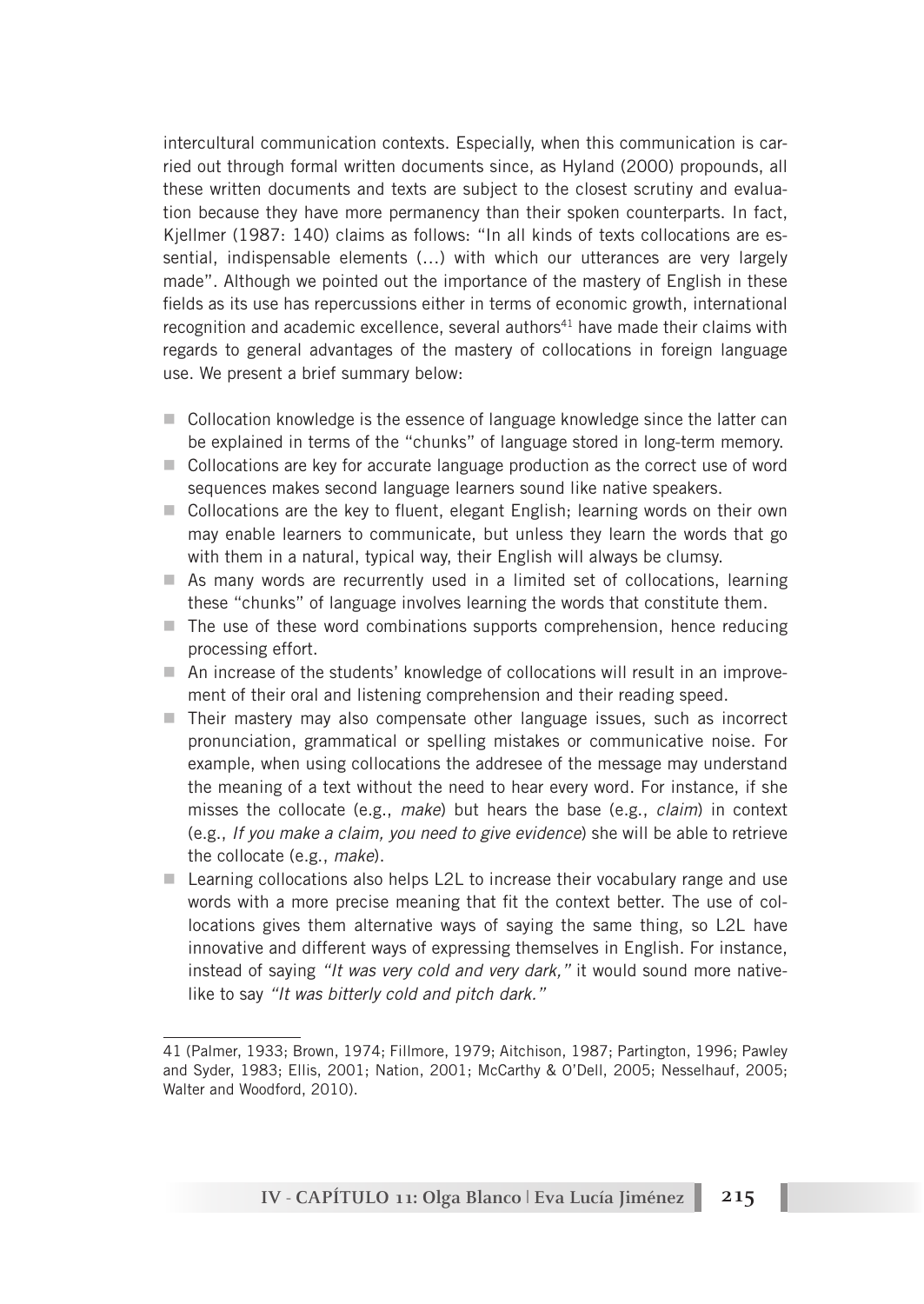$\blacksquare$  They contribute to avoiding simple, flat style of writing (e.g., overuse of general words, so that they can say *put forward a theory o*r *propose a theory* instead of \**give a theory)* which is necessary when doing academic writing.

Despite these obvious advantages and the generalized acknowledgment of their importance, the mastery of these linguistic units is far from reality. McCarthy (1990) pointed out that this occurs independently of the level of proficiency of the language learner as the following quote shows: "Even very advanced learners often make inappropriate or unacceptable collocations." (*Ibid*.: 13). Other authors such as Nesselhauf (2005) and Blanco-Carrión (2010) found that there is a tendency for learners to not use the correct word combination even when there is congruence between the native language and English. As Blanco-Carrión (2010) argued, this is not surprising as these types of combinations have been in the blind spot for students of second languages for the following reasons:

Firstly, because the learning of the lexicon has been in the background for decades while grammar enjoyed a priviledged position. Secondly, because the approach to vocabulary teaching consisted in learning words in isolation. Although in the 1980s linguists realized that vocabulary skills involved more than the ability to define a word, and a shift of interest towards the learning of the lexicon over syntax occurred, as shown by Widdowson's words (1978: 115): "*Lexis is where we need to start from, the syntax needs to be put at the service of words and not the other way round*", the new perspective regarding language as grammaticalised lexis and placing the way words combine at the centre of its theoretical perspective does not significantly change the practice of the vast majority of teachers' of English as a second language in Spain. However, the lexical approach endured the test of time, as can be observed in Lewis's (1993:38) claim: "*words carry more meaning than grammar, so words determine grammar.*"

Thirdly, as just mentioned, and as McCarthy (1984), Carter (1987) and Sinclair (1991) argue, because teachers (and researchers) paid scant attention to collocations. Both our personal experience as non-native learners of English and the surveys' results done by several generations of  $3<sup>rd</sup>$ -year students of English Language and Literature at University of Córdoba show that collocations (e.g., *vast majority*) have not been properly dealt with in the teaching methodology used in the classes of English as a second language, i.e. their learning has been peripheral in favour of other multiword units whose meaning is not easily decomposable or graspable from the meaning of their parts such as phrasal verbs (e.g., *pass away*) and idioms (e.g., *kick the bucket*). This has been the case even though from the 90s several authors and teaching resources have focused on the importance of acquiring collocations in the learning of second languages (e.g., Kjellmer, 1994; *Collins Cobuild English Collocations*, 1995; Hill and Lewis, 1997; Benson et al., 1999).

Then there is the learners' lack of collocational awareness. Every native speaker of a language has the ability to use words in a natural and accurate way. However,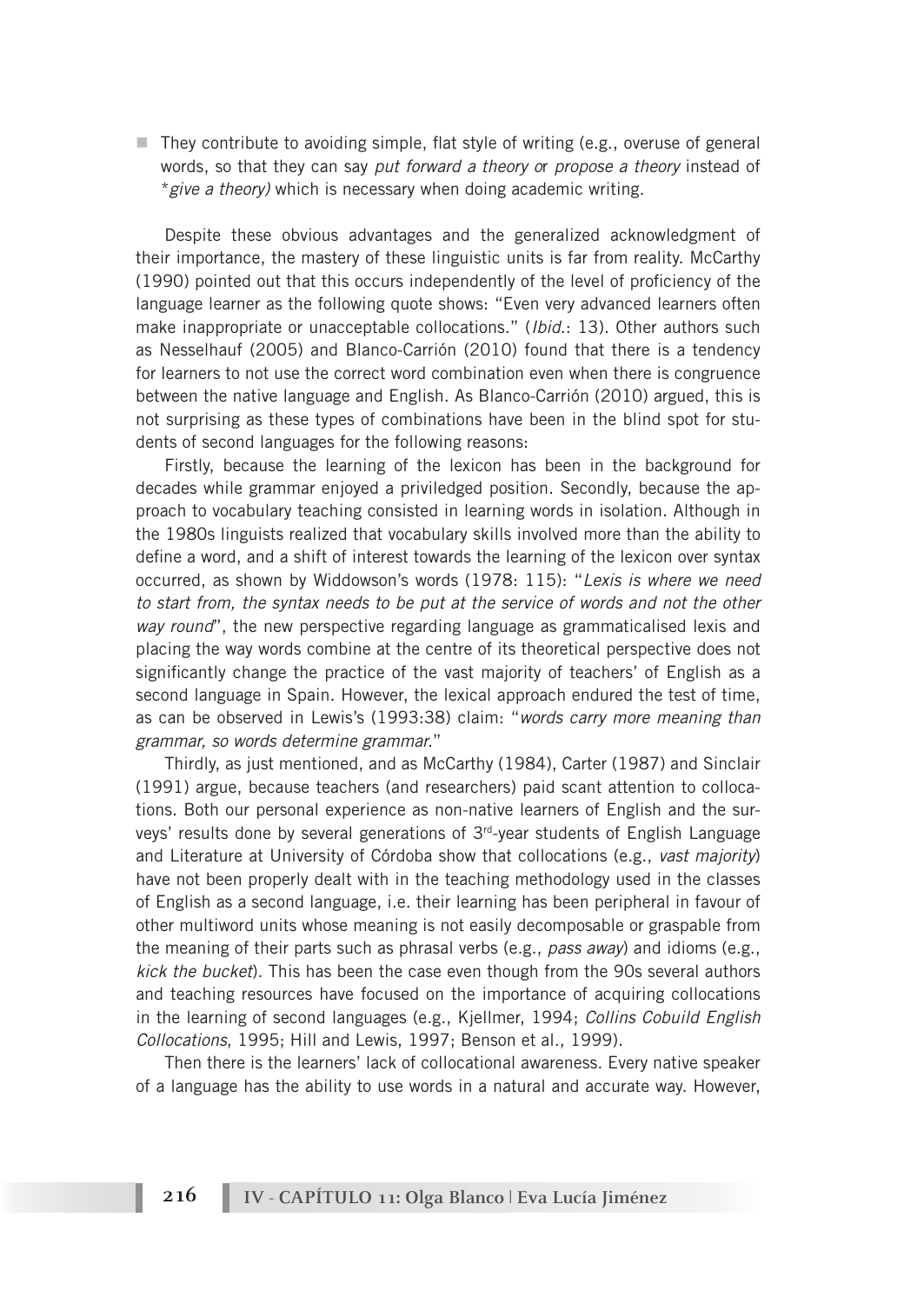a vast amount of the language we produce as native speakers occurs in a more automatic and unconscious way than one may initially think. Contrary to the lay view of language as a repository of words, every language should be understood as a repository of chunks (of language) used to convey meaning. Learning chunks of language is actually a more realistic option than learning words in isolation, as Ellis (2001) points out that both language knowledge and language use are based on associations of words stored in our brains (chunks). In this sense, Pawley et al. (1983) propound that second language learners, apart from knowing the rules of a language, should store thousands of preconstructed clauses as chunks in the memory and draw on them in their language use. It is important to point out the following difference between first and second language acquisition. Native speakers of a language produce these chunks in a natural way, i.e. without the need of previous instruction, however unless instructed in the nature of these units they remain unaware of their existence. In other words, awareness of the existence of collocations is not essential for their correct use in one's mother tongue. For example, a native speaker of Spanish understands and produces the collocation *la inmensa mayoría*, and acknowledges without effort that *la gorda mayoría* is incorrect– even though he has never been taught this collocation explicitly. Learning chunks of language in one's mother tongue takes place unconsciously thanks to the frequency of exposure of the speaker to the co-occurring components of the chunk. This apparently natural issue is far from natural in the case of foreign languages, as the learner hardly ever has the possibility of being exposed to the second language as he is exposed to his mother tongue, and there is a different process involved, e.g., conscious learning. In a nutshell, native speakers of a language are not generally aware of the tendency of certain words to co-occur because (i) the components of collocations are not thought of as members of a construction, or word combination, but as individual words, and (ii) their combination is (unconsciously) learned, and hence appropriately used, due to their frequency of use. This lack of collocational awareness, which is not an obstacle when speaking one's native language, becomes a major difficulty for second language learners, who unless explicitly made aware of the tendency of certain words to co-occur would have serious difficulties to indentify them.

Collocations are also rather slippery units for the second language learner as their combinatory nature vanishes as soon as the meaning conveyed by each of its components is understood. This is due to the fact that the learner has been previously exposed to its components in isolation and perceives them not only as wordforms but as meaningful lexical items. It is widely known that conveying meaning comes first than using language in the communication process, and because of this need to communicate the speaker may use any type of communicative behaviour, e.g., body language, linguistic signs. Thus, the fact that the collocate (e.g*.*, *vast*) for a given base (e.g., *majority)* may have several synonyms (e.g., *huge, enormous, astronomical, grand, colossal)* makes it difficult for the learner to choose the correct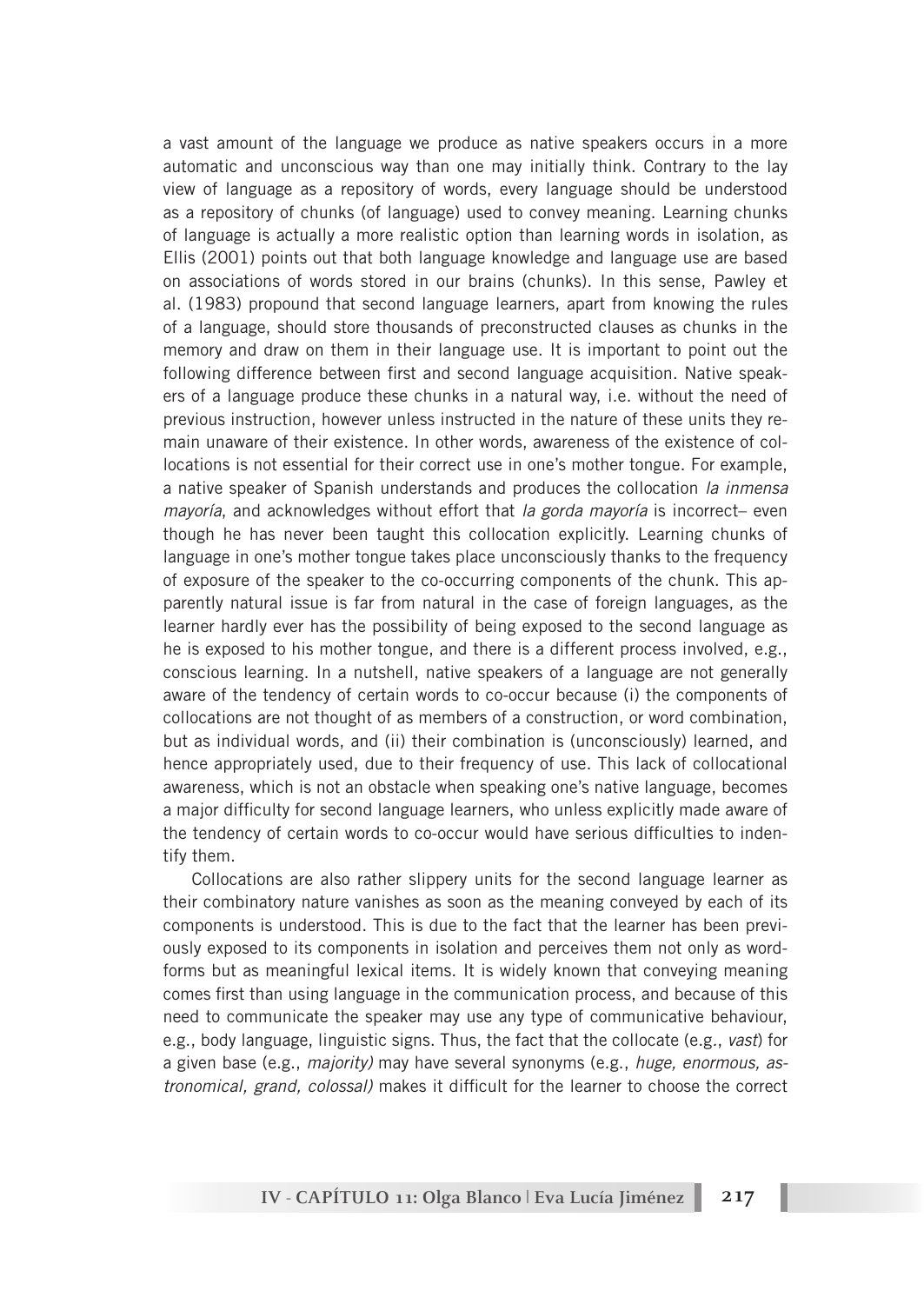one in a given context. In other words, the lower degree of meaning opacity that the components of the collocations possess in comparison to more idiomatic units represents an obstacle for their perception as a linguistic unit, making their learning almost impossible. With regards to how these linguistic units are to be acquired when learning English as a second/foreign language, there are some general learning tips that could be followed. For instance, Lewis (2001) argues that vocabulary should be acquired by learning new lexical items with their frequent collocate/s. For example, if the learner has to learn the noun *research*, instead of learning it in isolation, she should learn the collocation *conduct research* to prevent her from storing only the base word of the collocation in her long term memory, and avoiding the subsequent problem of having to find a collocate for it in her linguistic production. which in the vast majority of cases is a process that suffers interferences with the learner's mother tongue. In this sense, Palmer (1933:4) argues as follows: "Each [collocation] (...) must or should be learnt, or is best or most conveniently learnt as an integral whole or independent entity, rather than by the process of piecing together their component parts."

Several authors argue that raising the learners' collocational awareness (Hill 2000, Ying 2004, Károly 2005), i.e. making the learner aware of the existence of these linguistic units, is crucial so that she can subsequently detect them in her exposure to English language. However, other researchers (e.g., Nation, 2001; Nesselhauf, 2005; Blanco-Carrión, 2010) found that students who have collocational awareness still make mistakes when producing these lexical units. In our opinion, this may be due to the fact that second language learners are not frequently exposed to significant contexts where this type of structure might be learned, i.e. being exposed to contexts meaningful for the learner, e.g., using the second language for academic or professional purposes, and as natural as possible, e.g. using realia such as movies, videoconferences, newspapers, novels, any kind of real material not designed for learners. On the other hand, one of the best ways to record a collocation is in a phrase or a sentence, that is, in its context of use. This proves crucial for the learner to unveil the meaning of a collocation. Authors such as Firth (1957), Halliday (1961), Howarth (1996) suggest that words must be learned in context as speakers attribute them a certain sense depending on the context where they are used. That is, a word's context of use is required in order to get the sense of that word activated in that context. This is utterly important both to understand the meaning of and learn the correct collocation as in order to discriminate among the various collocates that a base may have, the context is the clue for both meaning and deciding which collocate occurs with a given base.

With regards to what collocations should be learned first, or how to proceed in the acquisition of collocations, the proposals made by different researchers consider three main parameters: frequency of use, previously known language and usefulness of the leanguage learned. These three parameters are inextricably interrelated although authors may have favoured one or another. For example, in 1933 the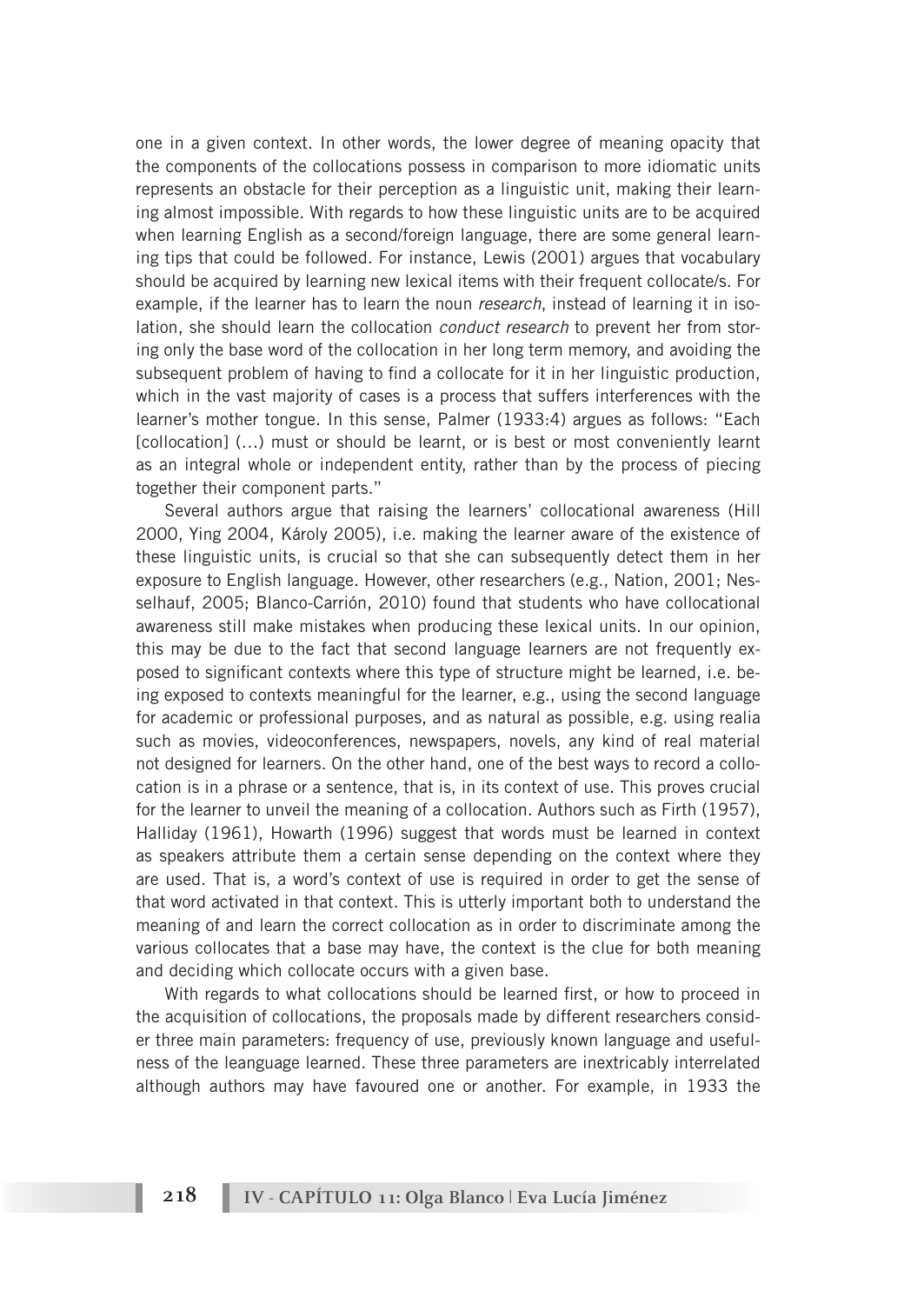*Second Interim Report on English Collocations* was published and contained a list with the most frequently used collocations in English to be taken into account from a learning perspective. This list contained several thousands collocations as subjectively idenfied by Palmer. This parameter is still emphasized at the turn of the  $21<sup>st</sup>$ century by researchers such as Nation and Nesselhauf. Nation (2001:336) claims that very frequent or immediately useful collocations can simply be memorized and used, and later be analysed when learners' level of proficiency is more advanced. In the same sense, Nesselhauf (2005:259) suggests that teachers should focus on common collocations rather than unusual or advanced collocations, although the latter may seemed more attractive at first sight. The second parameter has been highlighted by researchers such as Lewis and Hill. Lewis (2000:24) argues as follows: "Time spent on half-known language is more likely to encourage input to become intake than time spent on completely new input". Hill (2000:67) argues that the bulk of vocabulary practice should aim at increasing the learners'collocational competence with words they already know. Nesselhauf (*ibid*.) adds that teachers should concentrate on expanding knowledge of what is half-known by teaching students collocates of a known word.

We support Nation (*ibid*.) in her defense of the usefulness parameter. We believe the learning of collocations should be as meaningful for the learner as possible. For instance, the teacher may select conversational contexts which the learners has to face for her personal, academic or professional purposes and prepare material to learn the collocations frequently occurring in these contexts. With regards the professional fields dealt with in the previous section we may mention the existence of two main types of collocational units: those belonging to the special languages: e.g. business: clinch a deal, benchmarking exercise; science: conduct an experiment, emphasize hard data; or general vocabulary collocations which frequently appear in these specific communicative contexts: e.g. business: reach an agreement; science: significant difference<sup>42</sup>.

Making collocation learning relevant to the learners' commonest communicative situations contributes to the second factor to their retaining in long-term memory, their regular use. If the learner was not regularly exposed to the specific communicative context, the teacher could design materials for the learner to support the learning of the collocations introduced. These materials may include a variety of activities ranging from guided-exercises such as the wellknown "multiple choice" to more autonomous types of tasks, such as written and/ or oral production activities in which the learners is aware that her use of collocations is going to be assessed and graded so that she makes a conscious effort to use as many as possible. With this aim in mind, we have designed an online tool to support the autonomous learning of collocations by advanced language learners, which will be presented in the next section.

<sup>42</sup> Jiménez-Navarro (2011).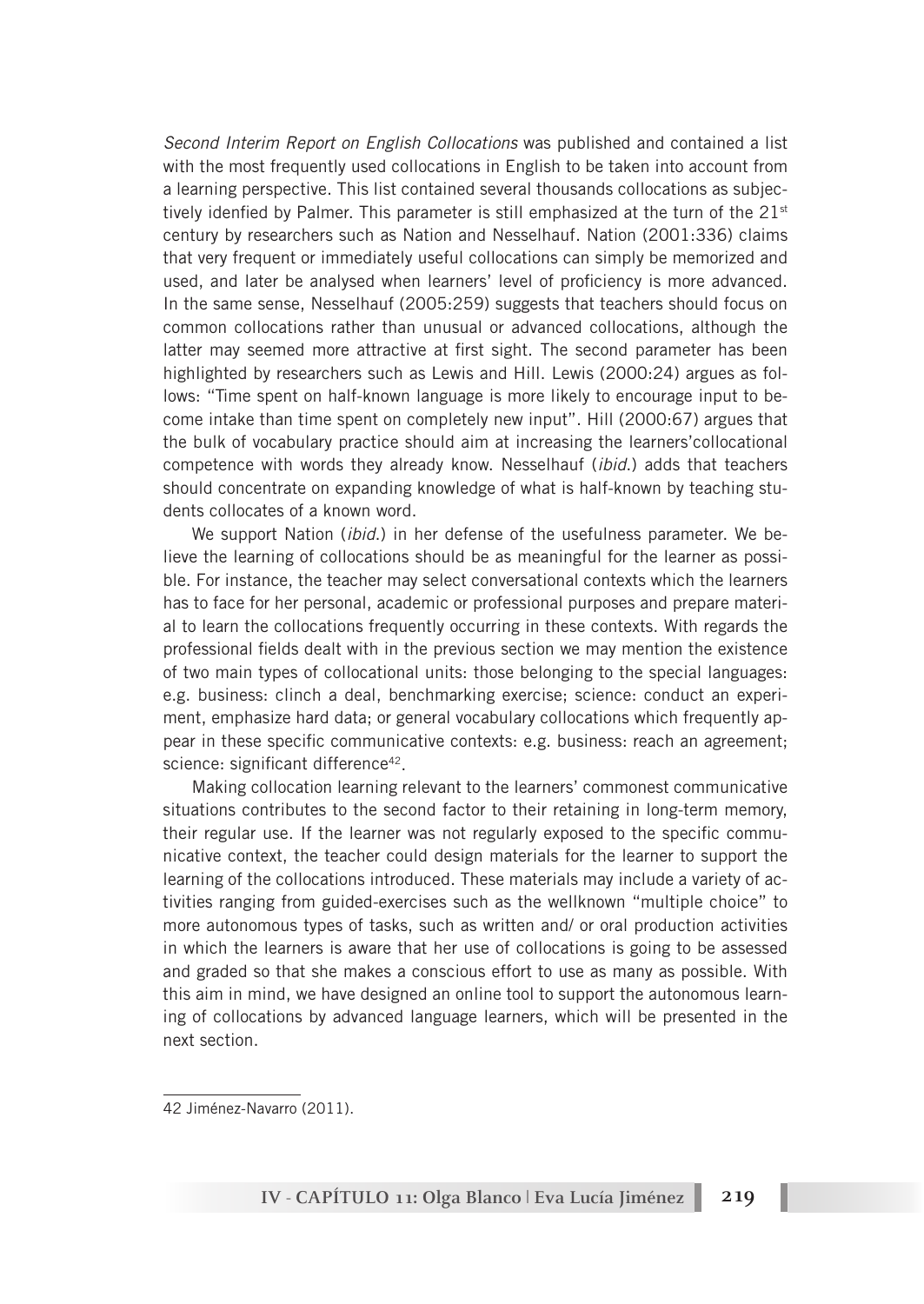#### **5. ON-LINE TOOL.**

This tool, available at http://www.uco.es/~ff1blcao has been designed for advanced learners of English. Its design was possible thanks to the collaboration of third year students of English Language and Literature at the University of Córdoba during the academic year 2010-11, and the participants in the teaching innovation project led by Blanco-Carrión43. Its main aim is to help advanced learners of English learn (and/or revise) collocations on their own in a free and easy way. It consists of a series of multiple choice tests. This type of activity is a fast and convenient way for learners of English to both learn collocations and check their collocational competence. Each test includes a series of prompt sentences with a gap to be filled by the learner by choosing the best colocate for a given base provided within the prompt sentence. Four possible collocates are provided.

For the design of each test, collocations frequently appearing in the course material for this advanced level were selected by students and project collaborators under the supervision of professor Blanco-Carrión. The tests were carefully designed so that their doing is easy and intuitive. Collocations were selected in terms of their frequency of use, and then inserted in a sentence extracted either from the course material itself, dictionaries, real material or the British National Corpus. The prompt sentences were carefully selected so that the context could be used as cue, e.g. it should help the learner easily unveil the meaning of the collocation and facilitate the choice among the four possible collocates. In this case, the learners have been introduced the collocation before in the classroom. A prompt sentence extrated from one of the tests is: "He lifted the receiver two-handed, leaned his ear to make sure he had a ……….. tone, laid it down, dialled 01 for London (…). The four options provided are: dial, ringing, telephone, engaged. As observed all the options provided pertain to the semantic frame "making a phone call" although only one of the items fits the collocate gap for the base "tone". This is by no means a coincidence as we decided to offer the best possible distractors so that the learner's answer would be a faithful proof of her collocational competence.

The tool contents were subsequently refined the following academic year. We carried out a reorganization of the prompt sentences in the different tests according to the mistakes made by the next generation of students at the beginning of the academic year. This way, the sentences which presented a higher percentage of students' errors were included in level 4, the following ones in terms of difficulty in level 3, those with few errors in level 2 and those with almost no errors in level 1. That is, the tests were organized in four levels according to their (tested) difficulty. In addition to this, research conducted by Jiménez-Navarro, made it possible to

**220 IV - CAPÍTULO 11: Olga Blanco | Eva Lucía Jiménez**

<sup>43</sup> This project was selected and provided some finantial support by the Vicerrectorado de Innovación y Calidad of the University of Córdoba (Spain) during the academic year 2010-11.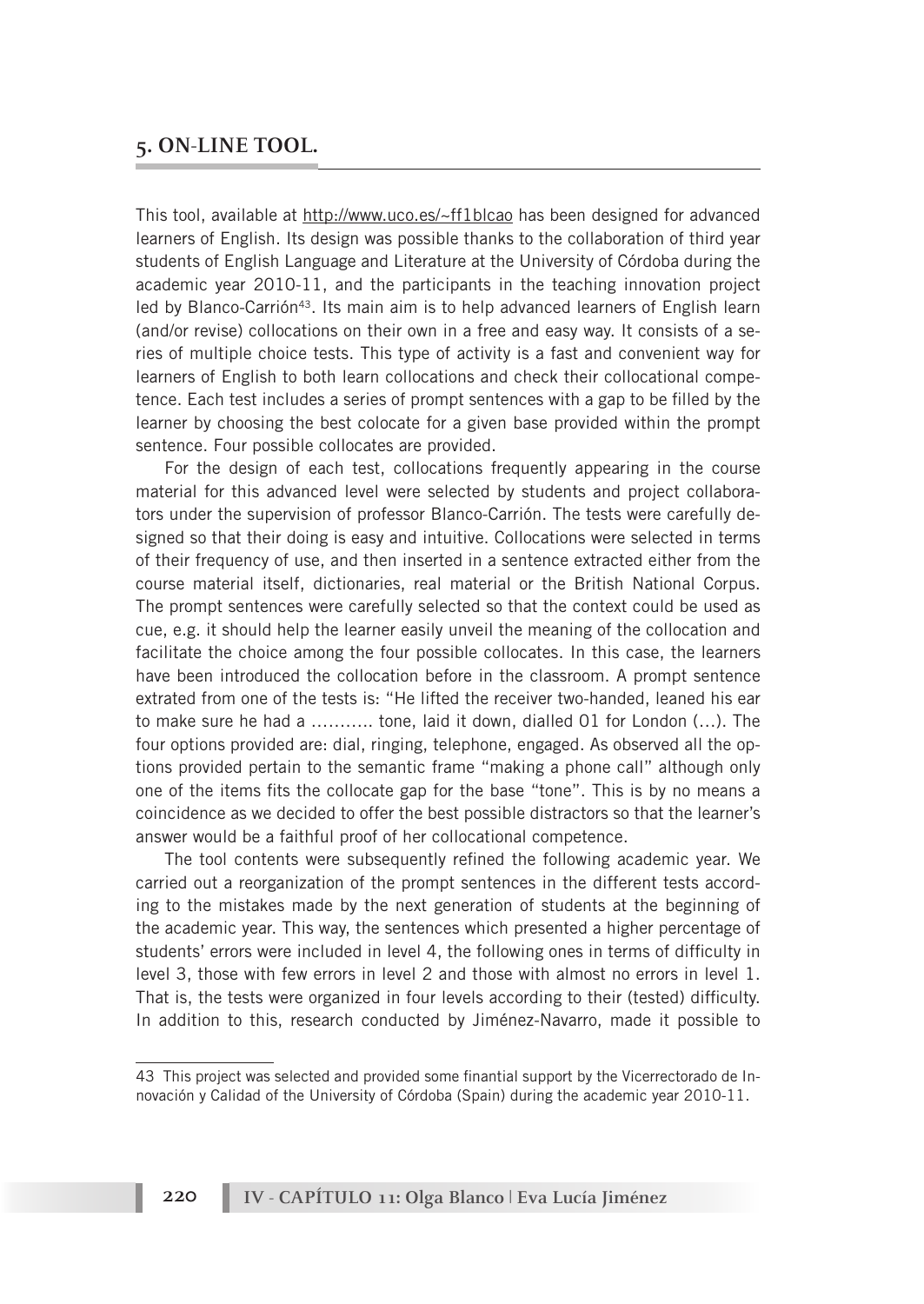add an additional test containing the most frequently occuring collocations found in research articles. The aim of the tool is now twofold: help advanced learners of English learn/revise collocations and help postgraduate university students and researchers acquire the general vocabulary collocations most frequenly occurring in research articles so that they can actively use them when writing this type of academic document. Therefore, the tool have been designed taking into account the learner's level of proficiency in English, the frequency parameter among those mentioned in the previous section and the usefulness in the case of the specific collocations which can be used when reporting the research done in an academic setting. Also the "known language" parameter is at play as the collocations have been extracted from the course material by the students under the supervision of the project coordinator and it also permeates the organization of the sentences into the four levels of difficulty.

To conclude we believe that the fact that collocations are linguistic units pervasive in every linguistic performace is a more than reasonable argument to deal with them properly in language learning and for the design of course material adapted to the learner needs. The existence of collocations which are more specific of a given professional field further illustrates their pervasiveness not only in general day to day conversation but in special languages as well. We support the view that their knowledge contributes to natural sounding English and a high degree of professionalism as one needs to master the vocabulary of her professional field, understanding vocabulary not as single words but chunks of language (e.g. issue a statement, clinch a deal, customer care).

## **6. CONCLUSION**

Moreno (2009:252) pointed out that there is not much research on how to teach collocations in a systematic, rigorous and efficient way, which makes many second language learners wonder why they should learn collocations. We hope to have shed some light on the reasons to do so. We have also tried to show how and what kind of collocations should be acquired when learning English as a second language. We highlighted the importance of the context in two main senses. First, understanding context as the context of use, which should be as meaningful as possible to the learner, so that she comes across the collocations that are more useful to her in the context which she will face for academic or professional purposes. Second, learning collocations in contextualized sentences/utterances as this is essential for adscribing the right collocate to a certain base given the meaning conveyed in the specific context. We understand this as a pre-requiste for learning collocations and we have put it into practice in the design of our tool. Although the tool presented here is tailored to the needs of advanced learners of English, we believe collocations ought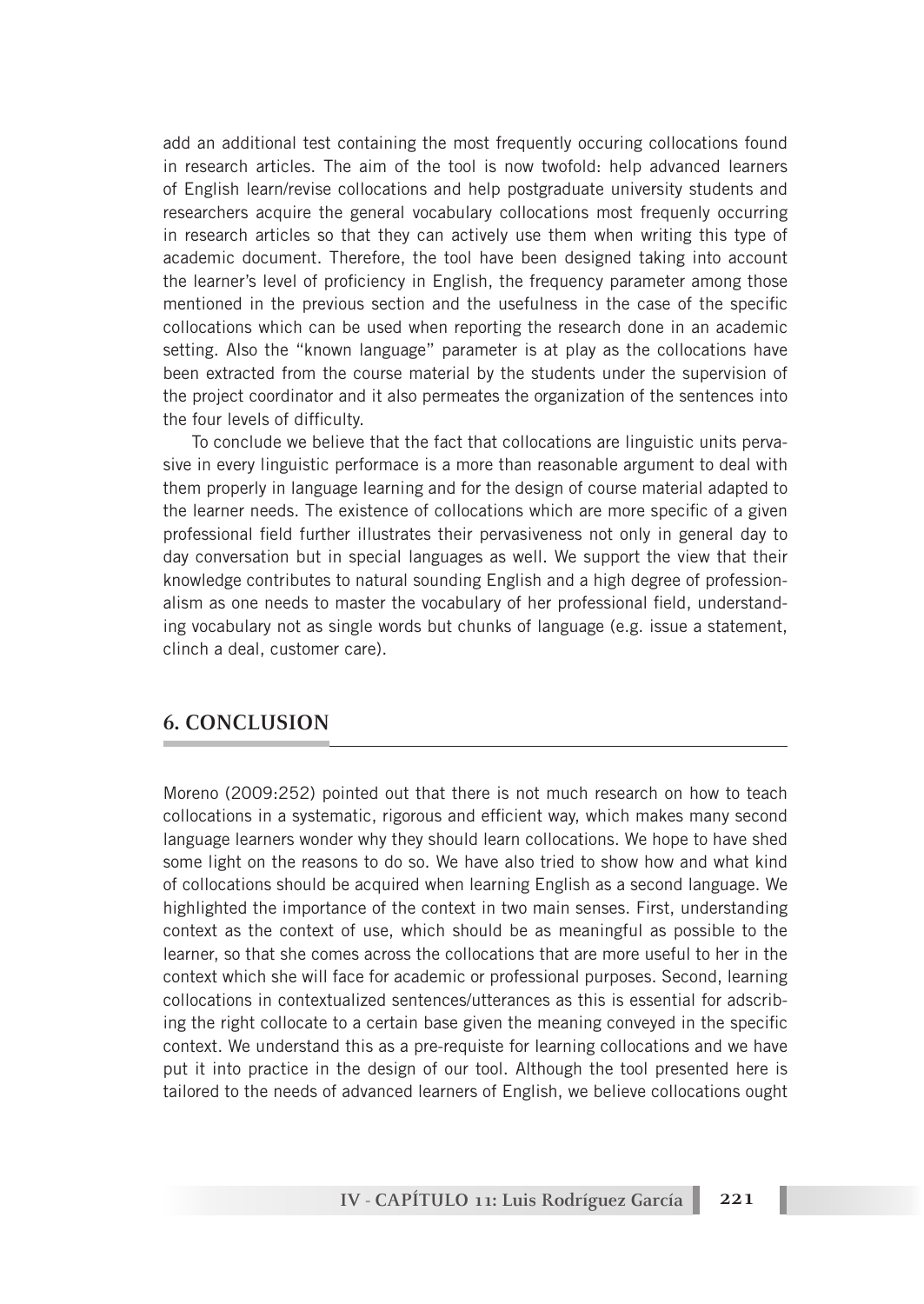to be learned at every level of proficiency in the second language, always taking into account the frequency and usefulness of specific collocations for each level.

Last but not least, frequency of exposure and use are believed to be pivotal factors for a successful learning of collocations in a foreign language, therefore teachign/learning material should be organized/ranked according to its collocational density and appropriately exploited in language practice. Guided types of activities such as the multiple choice presented in our self learning tool should be complemented by requiring the learner to use collocations in freer types of activities such as oral and written production tasks in order to be able to assess and grade the learners' collocational competence. The more practice the learners have on this rather slippery type of unit the better their performance will be.

#### **REFERENCES**

- n AITCHINSON, J. (1987). *Words in the Mind: An Introduction to the Mental Lexicon*. Oxford, Basil Blackwell.
- AMMON, U. (2001). *The dominance of English as a language of science. Effects on other languages and language communities*. Berlin, Mouton de Gruyter.
- BENSON, M., BENSON, E., ILSON, R. (1999). *Student's Dictionary of Collocations*. Berlin, Cornelsen.
- BLANCO-CARRIÓN, O. (2010). *The Acquisition of English Collocations by Spanish University Students*. Paper presented at ESSE 10, University of Turin, Italy.
- BREDELLA, L. (2003). "For a flexible model of intercultural understanding." In G. Alred, M. Byram, and M. Fleming (eds). *Intercultural Experience and Education*. Clevedon, Multilingual Matters Ltd., p. 31-49.
- **E.** BROWN, D. F. (1974). "Advanced Vocabulary Teaching: The Problem of Collocation." *RELC Journal*, vol. 5, nº 2, p. 1-11.
- n CARTER, R. (1987). *Vocabulary: Applied Linguistic Perspectives*. London: Routledge.
- n CRYSTAL, D. (1997). *English as a global Language*. Cambridge, New York, Cambridge University Press.
- n CRYSTAL, D. (2003). *English as a global language* (second edition). Cambridge, Cambridge University Press.
- ELLIS, N. C. (2001). "Memory for Language." In Robinson, P. (ed.). *Cognition and Second Language Instruction*. Cambridge, Cambridge University Press, p. 33-68.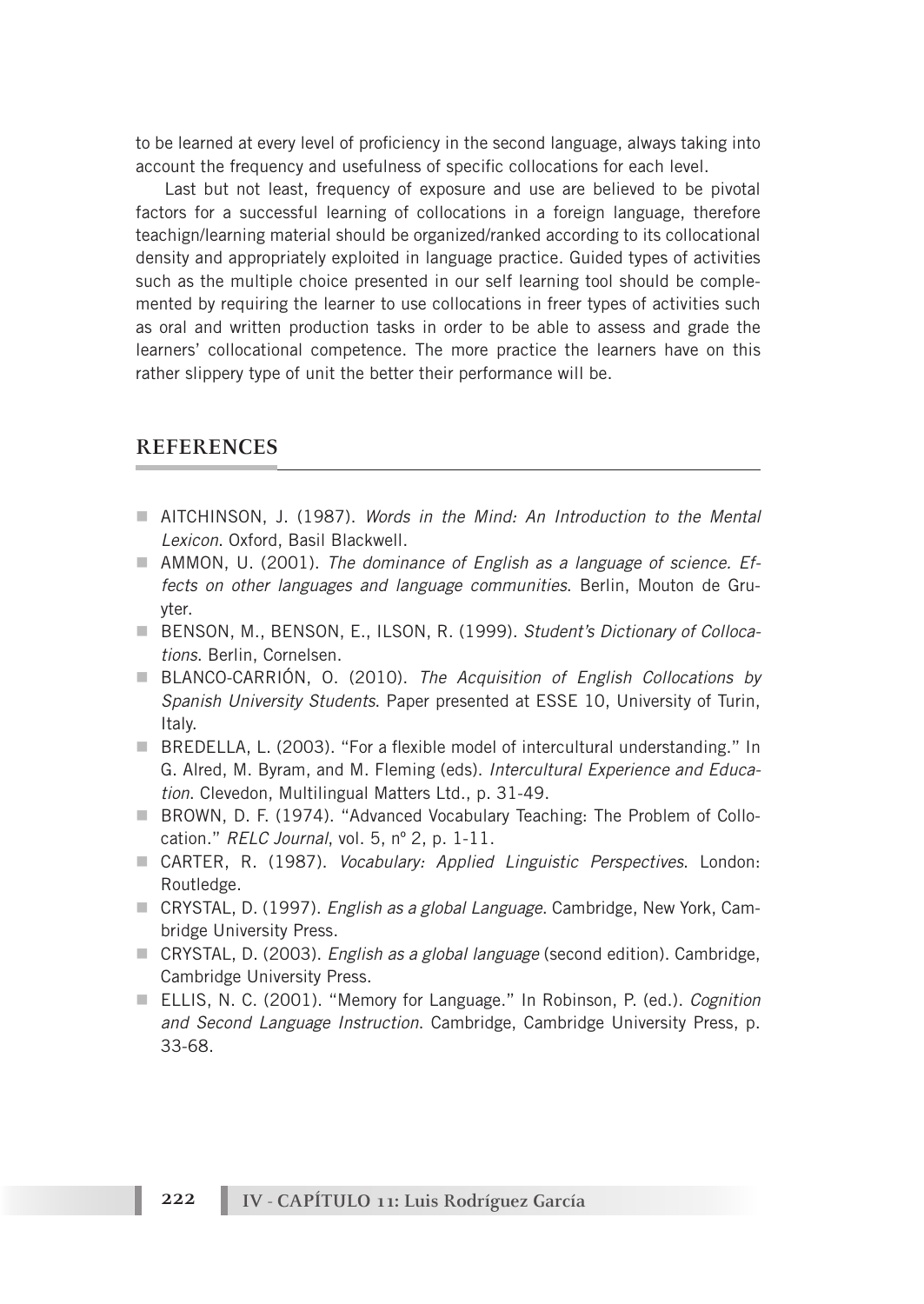- FILMORE, C. (1979). "On Fluency." In Fillmore, C (ed.). *Individual Differences in Language Ability and Language Behaviour*. New York, Academic Press, p. 85- 101.
- n FIRTH, J. R. (1957). *Papers in Linguistics, 1934-1951*. London, Oxford University Press.
- FIRTH, A. (1996). "The discursive accomplishment of normality. On lingua franca, English and conversation analysis". *Journal of Pragmatics,* vol. 26, p. 237-259.
- GRADDOL, D. (2006). *English next. Why global English might mean the end of "English as a Foreign Language"*. British Council.
- HALLIDAY, M. A. K. (1961). "Categories of the Theory of Grammar." Word, vol. 17, p. 241-292.
- HILL, J. & LEWIS, M. (eds.) (1997). *LTP Dictionary of Selected Collocations*. Hove, Language Teaching Publications.
- HILL, J. (2000). "Revising Priorities: from Grammatical Failure to Collocational Success." In Lewis, M. (ed.). *Teaching Collocation*. London, Language Teaching Publications, p. 47-70.
- $\blacksquare$  HOUSE, J. (1999). "Misunderstanding in intercultural communication: Interactions in English as a *lingua franca*, and the myth of mutual intelligibility." In Gnutzmann, C. (ed.). *Teaching and learning English as a global language*. Tübingen, Stauffenberg, p. 73-89.
- HOWARTH, P. A. (1996). *Phraseology in English Academic Writing*. Tübingen, Niemeyer.
- HYLAND, K. (2000). *Disciplinary Discourses: Social interactions in academic writing*. London, Longman.
- HYLAND, K. (2006). *English for Academic Purposes. An Advanced Resource Book*. New York, Routledge.
- JIMÉNEZ-NAVARRO, E. L. (2011). *English Collocations in the Research Article*. Master's Degree Dissertation. University of Cordoba, Spain.
- n KANKAANRANTA, A. (2008). "Business English Lingua Franca in intercultural(business) communication." *Language at work – Bridging Theory and Practice*. Danish Society for LSP and Professional Communication, p. 22- 27.
- $\blacksquare$  KÁROLY, A. (2005). "The Importance of Raising Collocational Awareness in the Vocabulary Development of Intermediate Level Learners of English." *Egel Journal of English Studies,* vol. V, p. 58-69.
- n KENNEDY, G. (2008). "Phraseology and Language Pedagogy." In Meunier F., and Granger, S. (eds.). *Phraseology in Foreign Language Learning and Teaching*. Amsterdam, John Benjamins Publishing Company, p. 21-41.
- KJELLMER, G. (1987). "Aspects of English Collocations." In Meijs, W. (ed.). *Corpus Linguistics and Beyond*. Amsterdam, Rodopi, p. 133-140.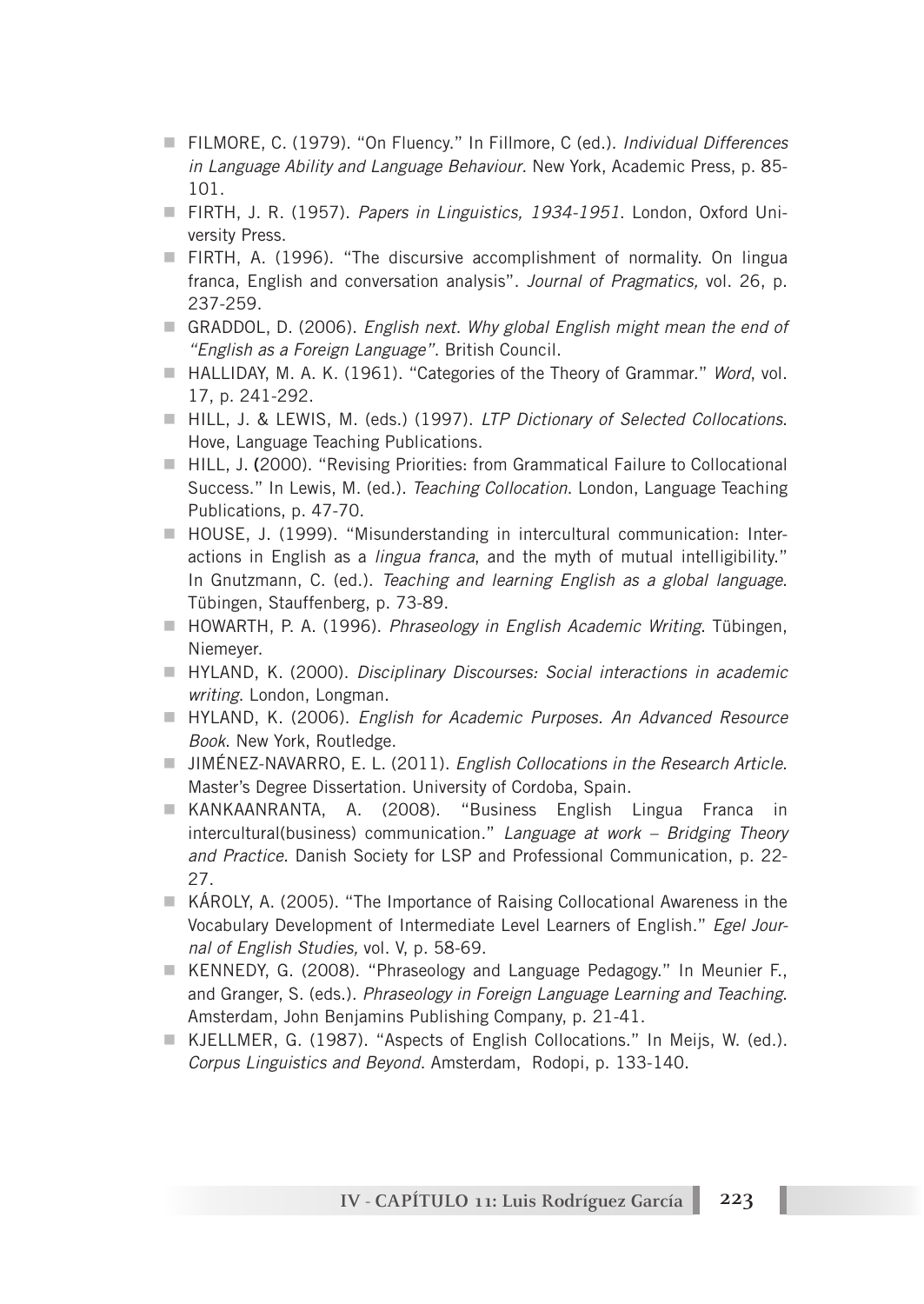- KJELLMER, G. (1994). *A Dictionary of English Collocations: Based on the Brown Corpus.* Oxford, Clarendon Press.
- LEWIS, M. (1993). *The Lexical Approach: The State of ELT and the Way Forward*. London, Language Teaching.
- $\blacksquare$  LEWIS, M. (2000). "There Is Nothing as Practical as a Good Theory." In Lewis, M. (ed.). *Teaching Collocation*. London, Heinle Cengage Learning, p. 10-27.
- LEWIS, M. (2001). *Teaching Collocation: Further Developments in the Lexical Approach.* Hove, Thompson-Heinle Publications.
- McCARTHY, M. (1984). "A New Look at Vocabulary in EFL." *Applied Linguistics*, vol. 5, nº 1, p. 12-22.
- McCARTHY, M. (1990). *Vocabulary*. Oxford, Oxford University Press.
- McCARTHY, M. & O'DELL, F. (2005). *English Vocabulary in Use: Advanced.* Cambridge, University of Cambridge.
- $\blacksquare$  MENDIS, D. (2010). "Formality in academic writing: The use/non-use of phrasal verbs in two varieties of English." In M. F. Ruiz-Garrido, J. C. Palmer-Silveira, and I. Fortanet-Gómez (eds.). *English for professional and academic purposes.*  Amsterdam / New York, Rodopi, p. 11-23.
- MORENO, M. (2009). *Recopilación, Desarrollo Pedagógico y Evaluación de un Banco de Colocaciones Frecuentes de la Lengua Inglesa a través de la Lingüística de Corpus y Computacional*. PhD Thesis. University of Granada, Spain.
- NATION, I. S. P. (2001). *Learning Vocabulary in Another Language*. Cambridge, Cambridge University Press.
- NESSELHAUF, N. (2005). *Collocations in a Learner Corpus*. Philadelphia, John Benjamins Publishing Company.
- n PALMER, H. E. (1933). *Second Interim Report on English Collocations*. Tokyo, Kaitakusha.
- **n** PARTINGTON, A. (1996). Patterns and Meanings. Using Corpora for English Language Research and Teaching. Amsterdam / Philadelphia, John Benjamins Publishing Company.
- PAWLEY, A., & SYDER, F. H. (1983). "Two Puzzles for Linguistic Theory: Nativelike Selection and Nativelike Fluency." In Richards, J. C., and R. W. Schmidt (eds.). *Language and Communication.* London, Longman, p. 191-226.
- $\blacksquare$  PÉREZ-LLANTADA, C. (2010). "The "dialects of change" as a facet of globalization: Epistemic modality in academic writing." In M. F. Ruiz-Garrido, J. C. Palmer-Silveira, and I. Fortanet-Gómez (eds.). *English for professional and academic purposes.* Amsterdam / New York, Rodopi, p. 25-41.
- n RUIZ-GARRIDO, M. F., PALMER-SILVEIRA, J. C., & FORTANET-GÓMEZ, I. (2010). *English for professional and academic purposes.* Amsterdam / New York, Rodopi.
- SEIDLHOFER, B. (2004). "Research perspectives on teaching English as a lingua franca." *Annual Review of Applied Linguistics*, vol. 24, p. 209-239.